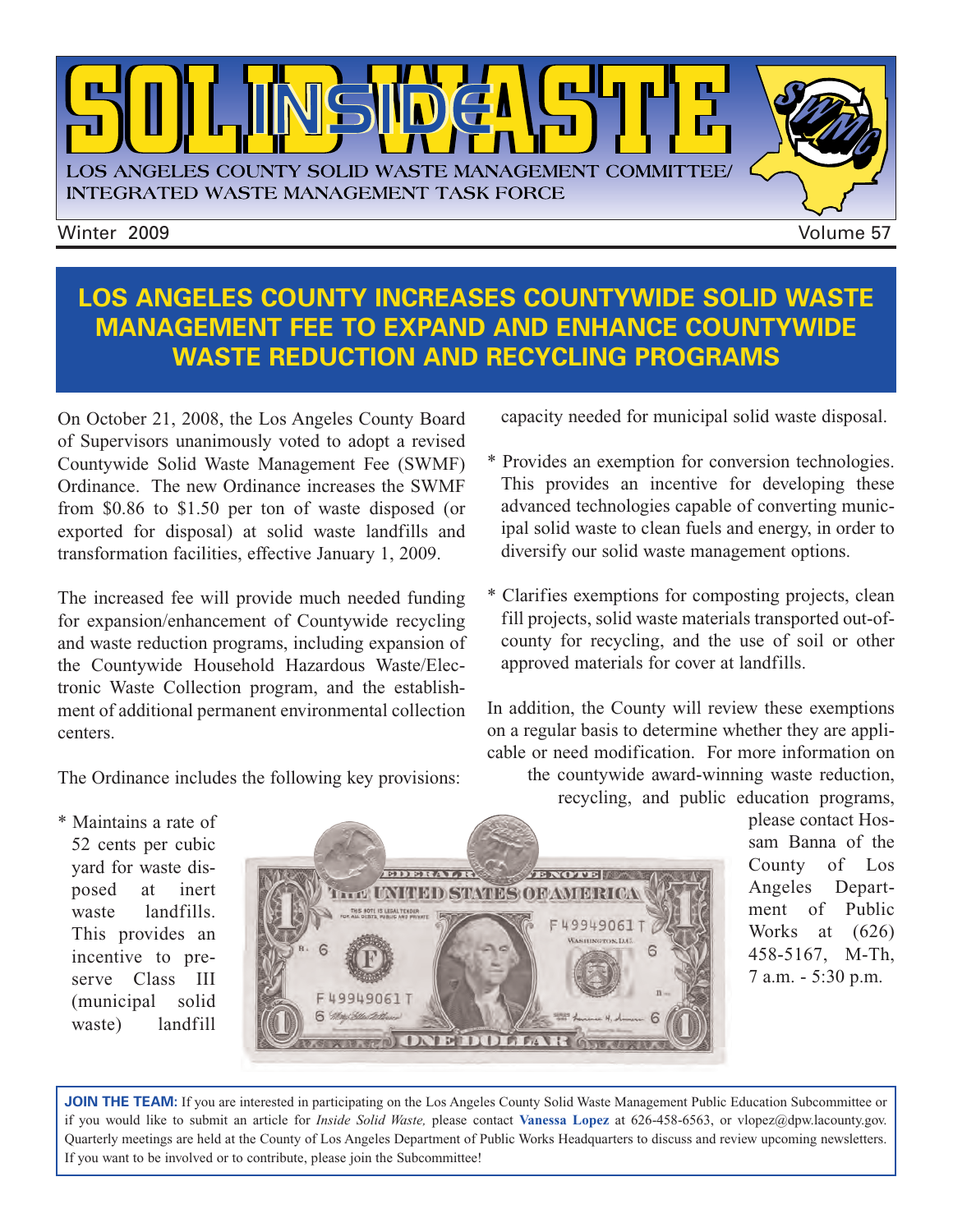# **A GREEN PARTNERSHIP**

The County of Los Angeles Department of Public Works (Public Works) partnered with the County Public Library to conduct a Countywide Pilot Household Battery Collection Program (Countywide Pilot Program).

According to the U.S. Environmental Protection Agency (EPA), each year Americans purchase nearly 3 billion dry-cell batteries to power items such as radios, toys, cellular phones, watches, computers, flash lights, and power tools. Due to recent changes in the California Universal Waste Rule, household batteries are not to be disposed of in trash cans because they contain toxic metals such as mercury, lead, cadmium, and nickel. Improperly disposed batteries may have a negative effect on the environment, potentially causing serious health risks to humans and animals.

Through the Countywide Pilot Program, residents can properly dispose of their household batteries at some County Library Branches as well as at the County Library headquarters. Residents can bring common household batteries such as AA, AAA, C cells, D cells, 9-Volt, rechargeable, and button cell batteries (e.g. watch, camera, hearing aid) to these locations.

The Countywide Pilot Program has quickly become very popular with residents. During the first three months of the Countywide Pilot Program, a total of 2,300 pounds of batteries was collected. Given this initial success, Public Works is exploring options to expand the Countywide Pilot Program in the future.

Public Works encourages residents countywide to help keep their communities clean and safe by bringing their unwanted household batteries to designated library branches or to a mobile Household Hazardous/Electronic Waste Collection Event.

For more information about the Countywide Pilot Program and other available outlets for [household battery disposal,](http://www.ehso.com/ehshome/batteries.php) vis[it www.888CLEANLA.com o](http://ladpw.org/epd/)r contact Armine Kesablyan of Public Works at (626) 458-3548, M-Th, 7 a.m. - 5:30 p.m.



*Each year Americans purchase nearly 3 billion batteries.* 

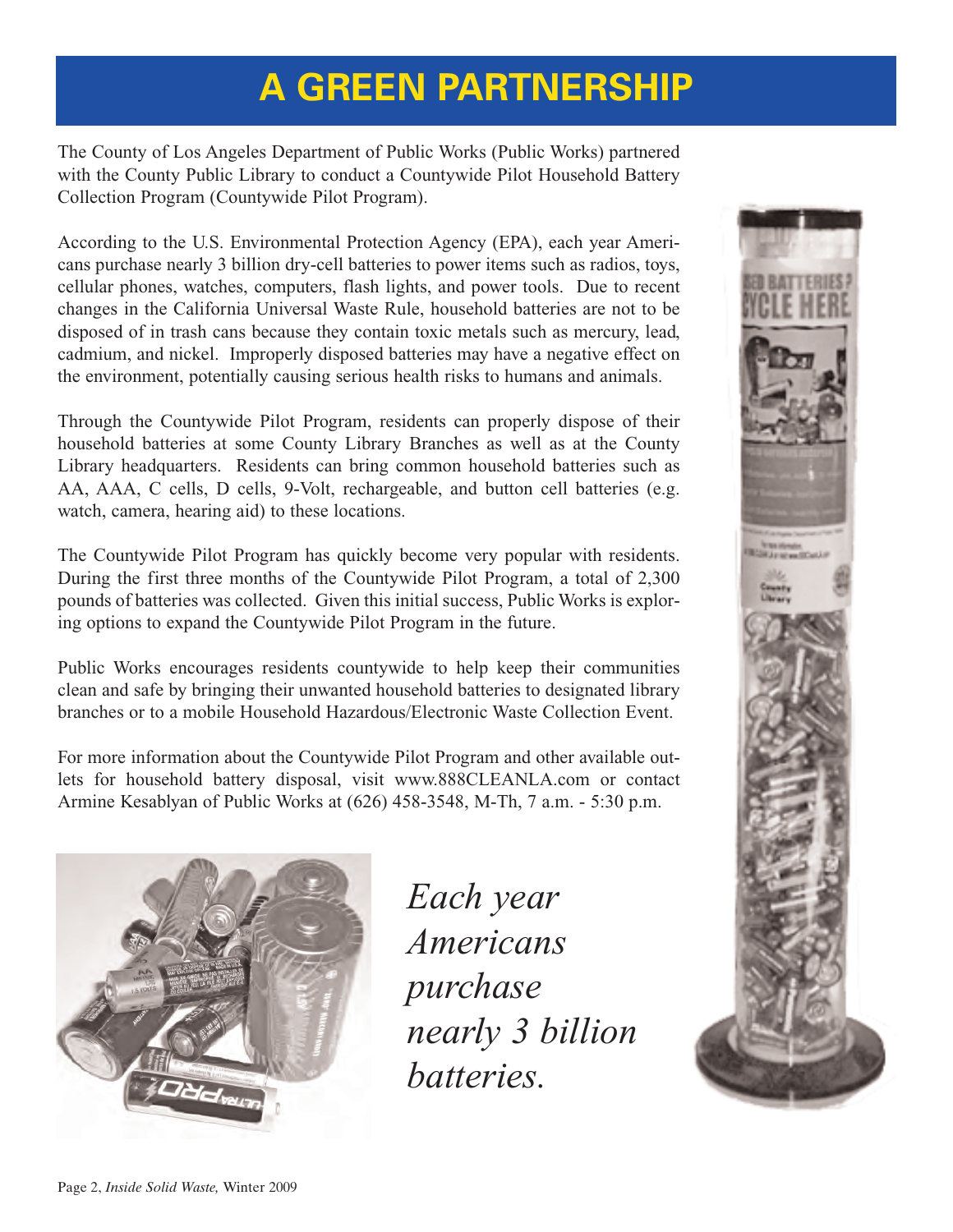# **[CITY OF CALABASAS](http://www.cityofcalabasas.com/) WINNERS OF 2008 RECYCLING DRAWING CONTEST**

The Calabasas Environmental Commission hosted an award ceremony for their 2008 Recycling Drawing Contest. It was a rare sight to see City Hall bustling with the 13 bright-eyed, young, student winners and their family and friends. All were eager and excited to see each drawing elegantly framed. The young students were enthusiastic to share their own paper recycling habits. Several conveyed the importance of paper recycling as a way to reduce the amount of waste and conserve resources. They all agreed that recycling is indeed one simple action people can take to help preserve the environment.

The Calabasas Environmental Commission received 320 entries from grades K-8 for the 2008 Recycling Drawing Contest. All entries were carefully reviewed by the commissioners during the November 4th public meeting at the Calabasas City Hall. Thirteen winners were selected based on the creativity and theme of their illustrations. The winning drawings are printed in the 2009 City's Community Recycling Awareness calendar, with the first place winner's drawing on its cover. The calendar is distributed to every household, business, and school.

Each winner received a \$25 gift certificate during the December 2nd Environmental Commission meeting. Catherine Gronkiewicz is the grand prize winner of the 2008 recycling drawing contest. Below is a list of all 13 winners:

| <b>First Name</b> | <b>Last Name</b>   | Grade | <b>School</b>                       |
|-------------------|--------------------|-------|-------------------------------------|
| <b>KAILAN SU</b>  | <b>MACKEY</b>      | 1st   | <b>Bay Laurel Elementary School</b> |
| <b>ANTHONY</b>    | <b>DERSAHAKIAN</b> | 2nd   | Castlebay Lane Elementary School    |
| <b>NICOLE</b>     | <b>DERSAHAKIAN</b> | 2nd   | Castlebay Lane Elementary School    |
| <b>KHAI</b>       | <b>BERRY</b>       | 3rd   | Lupin Hill Elementary School        |
| <b>JAY</b>        | <b>LIM</b>         | 3rd   | Castlebay Lane Elementary School    |
| <b>DORIAN</b>     | <b>SAISSE</b>      | 3rd   | Bay Laurel Elementary School        |
| <b>NATALIE</b>    | <b>AIVAZIAN</b>    | 4th   | Castlebay Lane Elementary School    |
| <b>CATHERINE</b>  | <b>GRONKIEWICZ</b> | 4th   | Castlebay Lane Elementary School    |
| <b>JILLIAN</b>    | <b>GAMBOA</b>      | 5th   | <b>Woodlake Elementary School</b>   |
| <b>LENA</b>       | <b>PATTYSON</b>    | 5th   | Woodlake Elementary School          |
| <b>LARISSA</b>    | <b>HOY</b>         | 6th   | Lindero Canyon Middle School        |
| <b>MEGAN</b>      | <b>NISON</b>       | 6th   | A.C. Stelle Middle School           |
| <b>LANEY</b>      | <b>SCHWARTZ</b>    | 6th   | Lindero Canyon Middle School        |



For more information, please contact Alex Farassati at (818) 224-1600.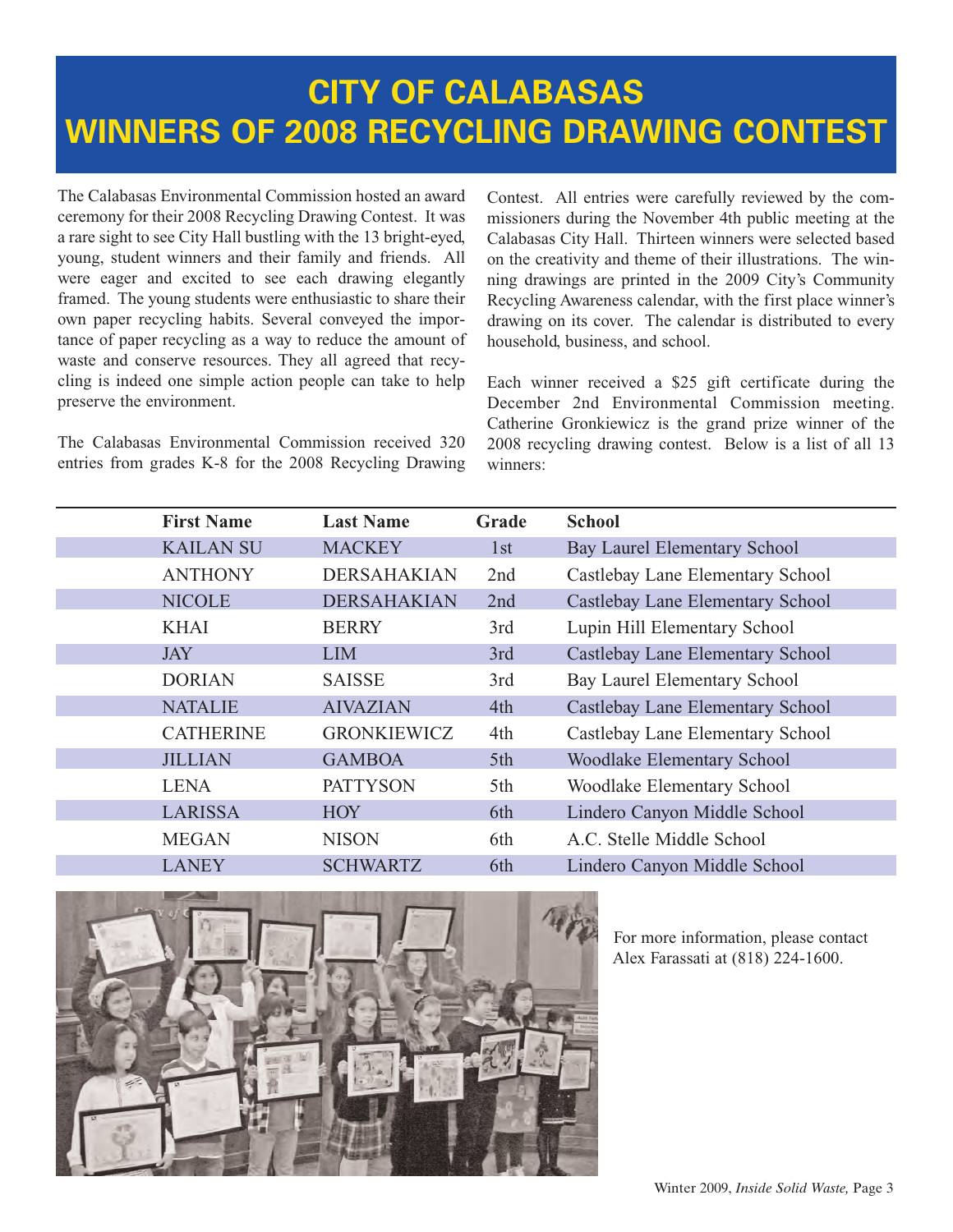Household Hazardous waste can be taken to any of these locations. Electronic waste is also accepted. Call 1-800-98-TOXIC or 1 (888) CLEAN-LA for more information.

**Gaffey Street Collection Center** 1400 N. Gaffey St. San Pedro, CA 90021 *Open Friday, Saturday, and Sunday 9 a.m. - 3 p.m.*

**Hyperion Treatment Plant** 7660 W. Imperial Highway, Gate B Playa Del Rey, CA 90293 *Open Saturday and Sunday 9 a.m. - 3 p.m.*

**Washington Boulevard Collection Center** 2649 E. Washington Blvd. Los Angeles, CA 90021 *Open Friday, Saturday, and Sunday 9 a.m. - 3 p.m.*

#### **Randall Street S.A.F.E. Center**

11025 Randall St. Sun Valley, CA 91352 *Open Saturday, Sunday, and Monday 9 a.m. - 3 p.m.*

**UCLA location** 550 Charles E. Young Dr. West Los Angeles, CA 90095 *[Open Thursday, Friday, and Saturday 8 a.m. - 2 p.m.](http://www.lacity.org/san/solid_resources/special/hhw/safe_centers/index.htm)*

**Los Angeles/Glendale Collection Center** 4660 Colorado Blvd. Los Angeles, CA 90039 *Open Saturday and Sunday 9 a.m. - 3 p.m.*

#### **Antelope Valley Environmental Collection Center Antelope Valley Public Landfill** 1200 West City Ranch Road Palmdale CA, 93551 *[Open 1st and 3rd Saturday each month 9 a.m. - 3 p.m.](http://ladpw.org/epd/avecc/index.cfm)*



# **What's Up?**

**HHW ROUNDUPS** are open from 9 a.m. to 3 p.m. unless otherwise indicated. For more information, call the County of Los Angeles Department of Public Works, at **1 (888) CLEAN-**LA (253-2652). For information about City of Los Angeles events, call **1 (800) 98-TOXIC (988-6942).**

| January 10  | <b>Bell Gardens</b> - John Anson Ford Park<br>Swimming Pool Parking Lot<br>7800 block of Scout Avenue   |  |  |
|-------------|---------------------------------------------------------------------------------------------------------|--|--|
| January 17  | <b>El Monte</b> - El Monte Airport<br>4233 North Santa Anita Avenue                                     |  |  |
| January 24  | Hermosa Beach - Clark Stadium<br>Valley Drive between 8th & 11th Streets                                |  |  |
| January 31  | <b>Santa Fe Springs</b> - Rio Hondo College Fire<br><b>Training Academy</b><br>11400 Greenstone Avenue  |  |  |
| February 7  | <b>Claremont</b> - Claremont Corporate Yard<br>1616 Monte Vista Avenue                                  |  |  |
| February 14 | Hawthorne - Betty Ainsworth Sports Center<br>El Segundo Boulevard and Doty Avenue                       |  |  |
| February 21 | <b>Diamond Bar</b> - City Streets<br>Gateway Corporate Center<br>1300 block of Bridge Gate Drive        |  |  |
| February 28 | Marina Del Rey - Dock 52 Parking Lot<br>Fiji Way                                                        |  |  |
| March 7     | <b>Monrovia</b> - Myrtle Avenue Park and Ride Lot<br>Corner of North Myrtle Avenue and Pomona<br>Avenue |  |  |
| March 14    | <b>Commerce</b> - Los Angeles County Health<br>Department, 5555 Ferguson Drive                          |  |  |
| March 21    | Manhattan Beach - Northrop Grumman<br>Space Technology<br>Aviation Boulevard and Marine Avenue          |  |  |
|             |                                                                                                         |  |  |

# **[ANNOUNCEMENT](http://dpw.lacounty.gov/epd/tf/)**

#### **Looking for up-to-date information about the Task Force?**

*Visit www.lacountyiswmtf.org where you can find agendas, meeting minutes, and copies of the Inside Solid Waste newsletter.*

Page 4, *Inside Solid Waste,* Winter 2009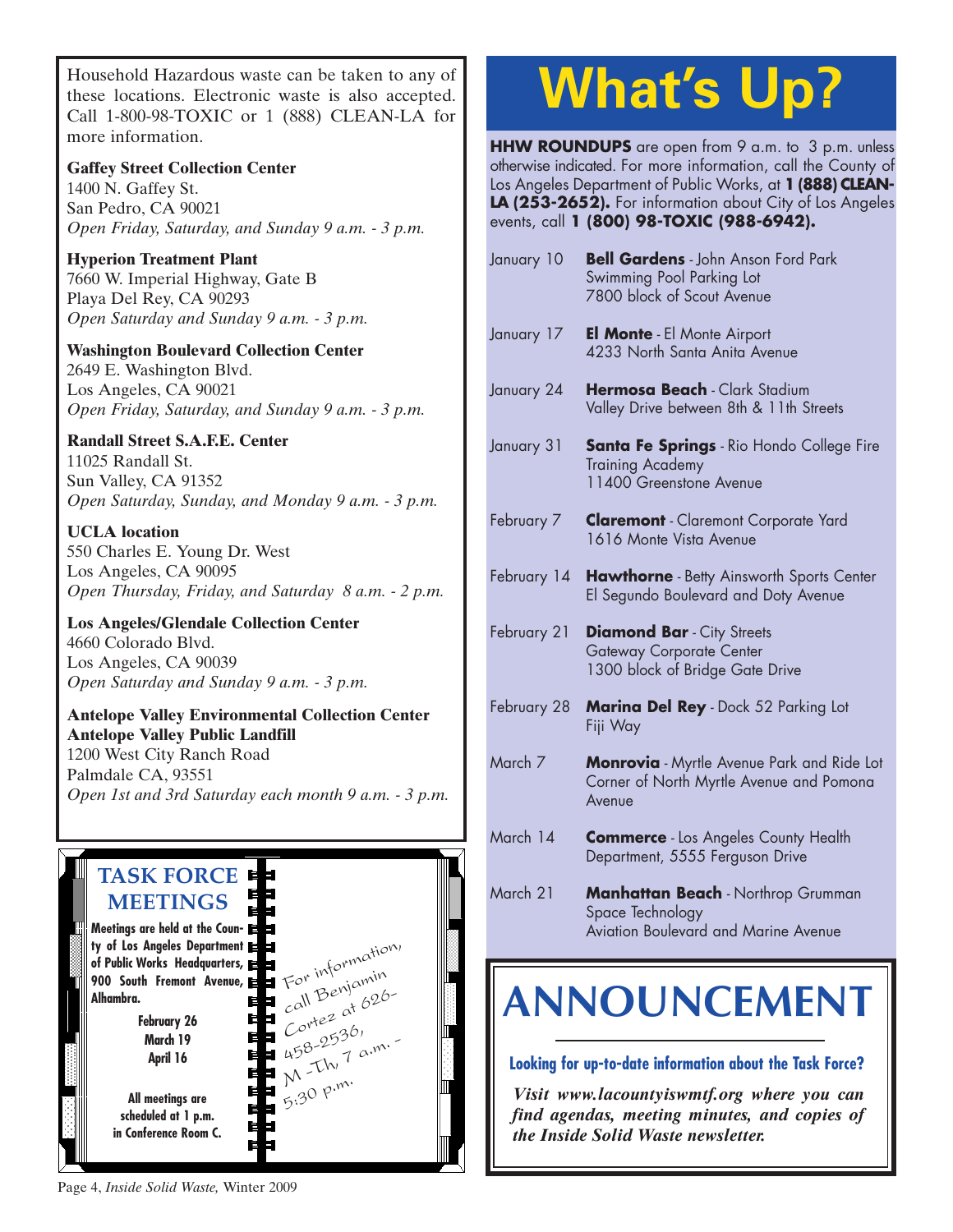#### **[The County's Single Use Bag Reduction and Recycling Program](http://www.bragaboutyourbag.com/)**

To reduce the impact of litter from single use carryout bags, such as plastic and paper bags used at stores, the Los Angeles County Board of Supervisors adopted the Single Use Bag Reduction and Recycling Program (Program) on January 22, 2008. The focus of the Program is to encourage using reusable bags, reduce the litter impacts from single use bags, and increase the recycling of plastic bags. The Program is a partnership among a well-rounded representation of stakeholders including the California Grocers Association, American Chemistry Council, Progressive Bag

Alliance, plastic bag industry groups, environmental organizations, local government, and members of the public.

This voluntary Program offers a variety of options for stores to promote reusable bags; develop customer incentives such as reward points for reusable bags; reduce consumption of single use bags; and encourage customers to recycle their plastic bags at stores. The Program affects the large supermarkets and retail stores, defined in Assembly Bill 2449 (2006), which are located in the unincorporated County areas. Since the adoption of the Program in January 2008, the following cities have signed on to participate in the Program: Azusa, Bell, Glendale, Hermosa Beach,

Lomita, Pico Rivera, Pomona, Redondo Beach, Santa Fe Springs, and Signal Hill. Goals were set to reduce plastic bag disposal rates by 30 percent by July 1, 2010, and 65 percent by July 1, 2013. Falling short of these goals will trigger actions towards a ban on single use plastic carryout bags at affected stores in the unincorporated County areas, and participating cities who passed similar resolutions as part of the Program.

Each year approximately six billion single use plastic carryout bags are consumed in the County of Los Angeles, equivalent to about 1,600 bags per household per year. Plastic bag litter constitutes as much as 25 percent of the litter stream. Through the use of reusable bags, shoppers could reduce their reliance on single use plastic and paper bags, thereby reducing litter and other environmental impacts from single use bags.

Over the last year, the County of Los Angeles Department of Public Works (Public Works) gave away thousands of reusable bags displaying the slogan "Brag About Your Bag" at numerous community events including the Los Angeles County Fair. These give away opportunities were highly instrumental in spreading the message about reusable bags. Public Works plans to participate in more give away events to support local communities and participating cities in promoting reusable bags.

> All cities within the County of Los Angeles are encouraged to join the Program to enhance the regional impact of this environmentally beneficial effort. Benefits to cities include creating a broad-based

collaborative effort to effectively reduce litter from single use bags; receiving current news and legislative updates related to single use carryout bags; interacting and developing constructive relationships among stakeholders; sharing Program resources; and showcasing the cities´ commitment to environmental stewardship.

For more information about the Program, visit [www.bragaboutyourbag.com](http://www.bragaboutyourbag.com/) or contact Emiko Thompson of Public Works at (626) 458-3521, M-Th, 7 a.m. - 5:30 p.m.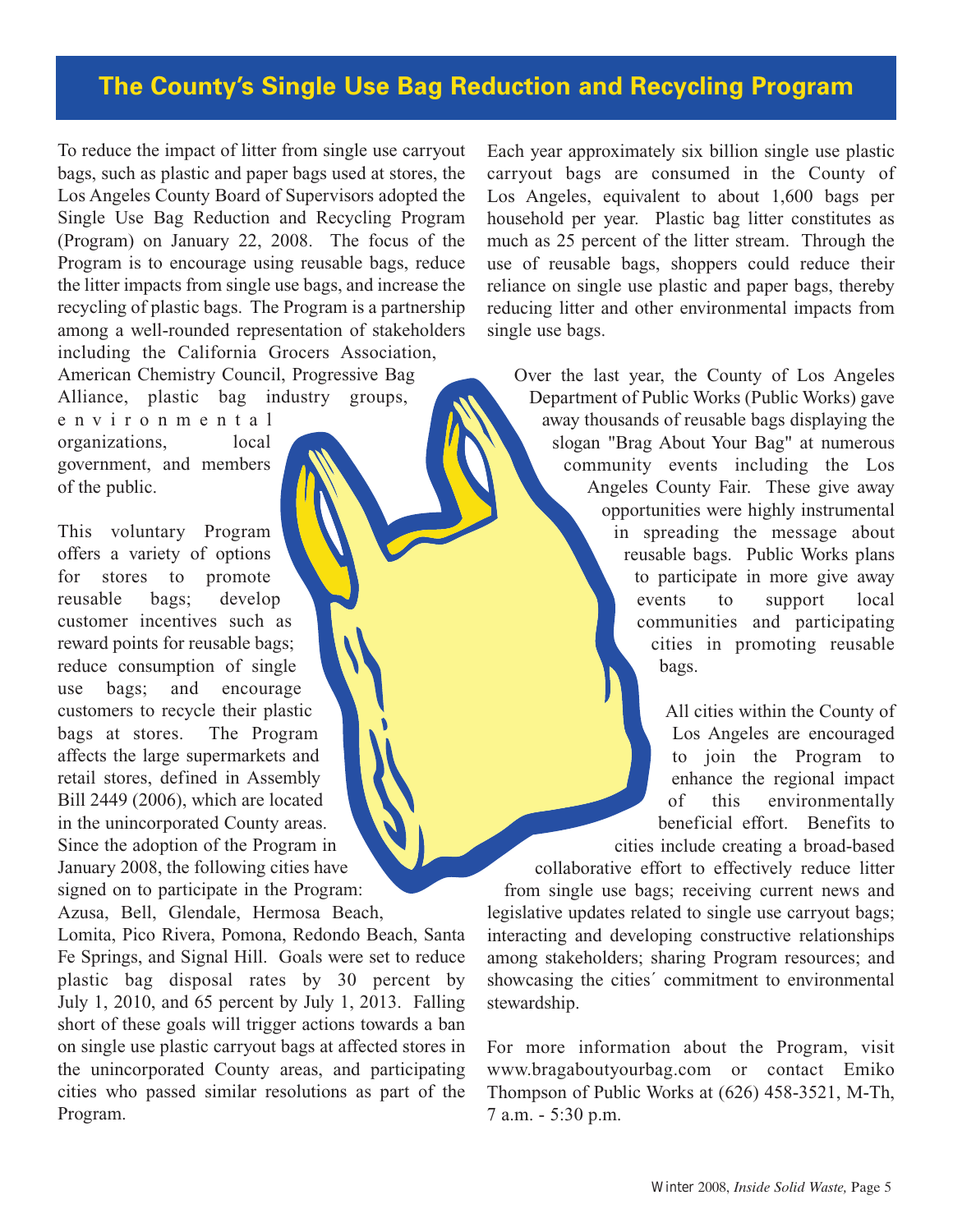## **Recycled Materials Going Through Shakeup State Agency Working to Keep California's Environment Protected**

The California Integrated Waste Management Board (CIWMB) is pledging to work with California cities and counties, as well as the many recyclers, brokers, and processors who are trying to cope with the rapid decline in commodity prices for recycled paper, metals, and plastic goods.

CIWMB staff are monitoring market trends and prices and examining regulatory and non-regulatory options to keep these materials from being disposed.

"We're aware of the potential dilemma facing our State's recycling infrastructure," said Board Chair Margo Reid Brown. "We cannot undo the incredible progress our local cities and counties have done to reduce our waste in landfills. By working together, I'm confident we can develop short-term measures that will get us through these challenging times, while ensuring we remain true to our overall environmental goals."

Keeping waste paper and cardboard out of California landfills is one of the strategies used to combat global warming. Paper products and other organic materials decompose in landfills and generate methane, which scientists say is 23 times more potent than carbon dioxide as a greenhouse gas.

California's environment may face a potential set-back as the depressed global economy and an excess in global inventory reduced prices paid for recycled newspapers, old corrugated cardboard, and plastics around the world. Prices paid to recyclers have, in some instances, fallen more than 50 percent in one month.

Local jurisdictions are scrambling to find additional storage space to accommodate the steady flow of old newspapers and cardboard set aside for recycling by California residents, businesses, and industry.

"We must consider the health and safety of California as we look for short-term relief in the current situation and for long-term solutions such as locating new manufacturing and energy-producing facilities in California," Brown added.

The current drop-off in recycled paper exports could help encourage the development of additional local and regional markets for converting these recycled materials into new products or as a source of energy and fuel.

China is the primary export market for U.S. recycled paper products but has seen a global slowdown in demand for Chinese-made products using recycled materials imported from the United States.

For additional information, contact Jon Myers at [jmyers@ciwmb.ca.gov or](mailto://jmyers@ciwmb.ca.gov) at (916) 341-6300.

### **[LOS ANGELES COUNTY JOIN THE CALIFORNIA PRODUCT](http://www.calpsc.org/) STEWARDSHIP COUNCIL (CPSC)**

Extended Producer Responsibility (EPR), also referred to as Manufacturer Responsibility or Product Stewardship, is a concept that seeks to create shared responsibility mechanisms for producers to mitigate or even eliminate the negative impacts of their products at the end of life. These mechanisms may include phasing out the use of hazardous materials, taking back products at the end of life, or redesigning products to reduce excess packaging, among other approaches. By creating a market incentive to reduce the environmental impacts of materials and products through redesign, EPR has the potential to significantly reduce the end of life management costs of products as well as other burdens placed on local governments.

As a result of the Task Force's efforts to promote the concept of EPR while encouraging jurisdictions to join the Californial Product Stewardship Council (CPSC), many jurisdictions in Los Angeles County have joined the CPSC, including the County of Los Angeles, who voted to join the CPSC on November 5, 2008. As part of its action, the Los Angeles County Board of Supervisors also adopted a comprehensive resolution reaffirming their support of EPR while directing the County's Legislative Advocates in Sacramento to sponsor and support EPR legislation and statewide policies.

For more information on extended producer responsibility or how to join CPSC, please visit [http://www.calpsc.org o](http://www.calpsc.org/)r contact Mr. Coby Skye of the Los Angeles County Department of Public Works at (626) 458-5163, M-Th 7 a.m. - 5:30 p.m. or Mike Mohajer of the Task Force at (909) 592- 1147.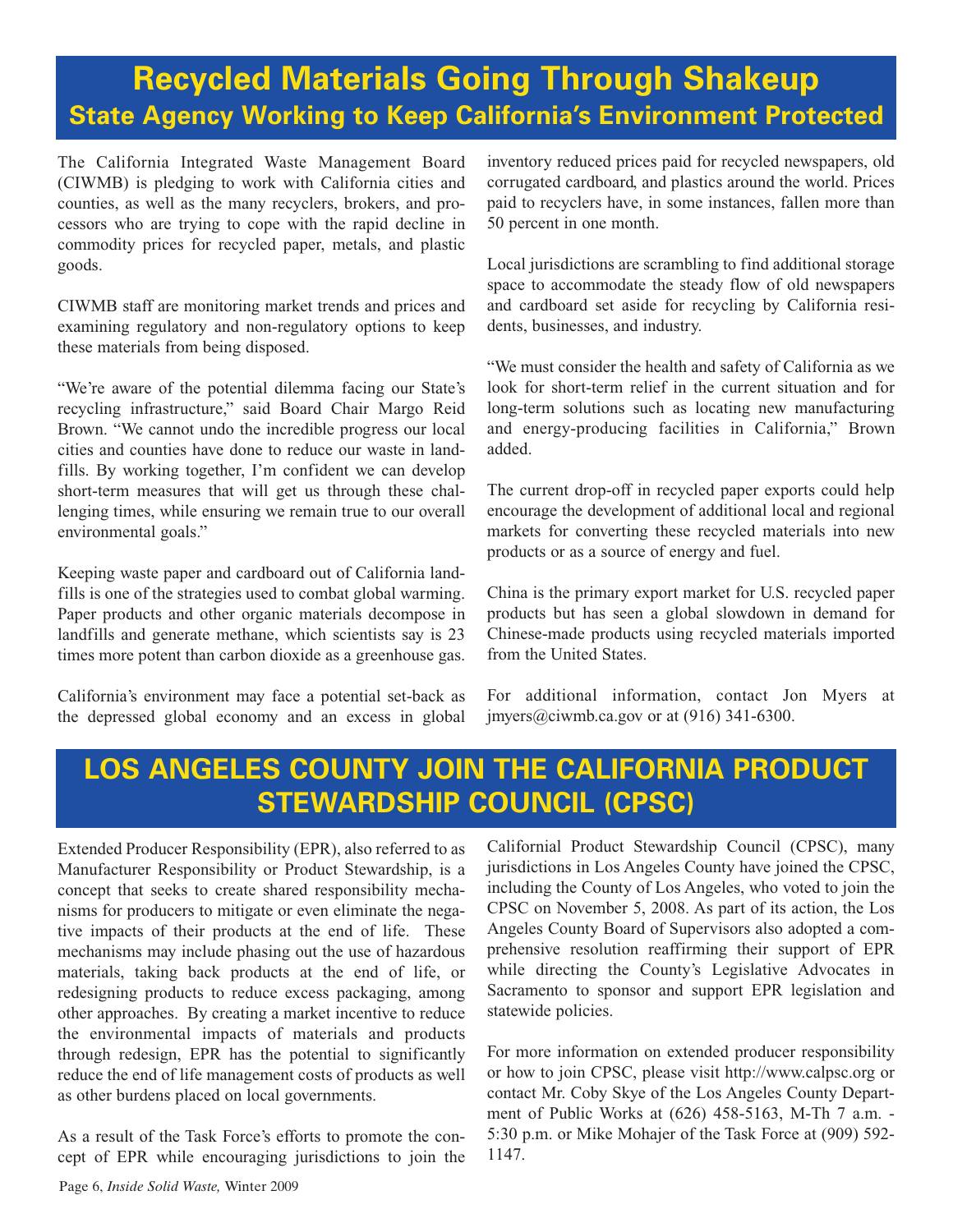# **The [City of Huntington Park](http://www.huntingtonpark.org/) and Starbucks Go Green**

The City of Huntington Park partners with Starbucks to help the environment and give back to the community.

In early August 2008, a pilot recycling program was launched at Starbucks located at 3060 E. Slauson Avenue in the City of Huntington Park. As part of the program, plastic milk containers and plastic syrup bottles are recycled and coffee grounds are given to customers who request it to be used as fertilizer rather than sent to landfills. It is estimated that one store generates between 18,000 to 22,000 lbs. or about ten tons of grounds that are sent to the landfill yearly.

A second Starbucks in the City of Huntington Park took part in the recycling efforts shortly thereafter. Since the inception of the program, over 550 lbs. of High Density Polyethylene (HDPE#2, plastic milk containers) and about 150 lbs. of Polyethylene Terephthalate (PET#1, clear plastic bottles) were recycled netting over \$300 for recycling programs in the City of Huntington Park.

In an effort to expand the program throughout the district, the City of Huntington Park, at the request of Starbucks management, presented the recycling program to all Starbucks managers in September 2008.

> The initial success of this pilot program at just two Starbucks locations in the City of Huntington Park inspired interest in the recycling program at other stores. Starbucks locations within and outside the City of Huntington Park will soon also have an opportunity to recycle and reduce waste. According to Miguel De Souza, Starbucks District Manager, giving back to the community through recycling embodies Starbucks' corporate philosophy.

For more information, contact Mario Rivas, City of Huntington Park Recycling Coordinator, at (323) 584-6322.

#### **SANTA [MONICA R](http://www.smgov.net/)OLLS-OUT NEW COMMERCIAL SERVICE**

After an extensive Request for Proposal (RFP) process, the City of Santa Monica Solid Waste Management Division (SWM) was awarded exclusive commercial collection services by the City Council on November 27, 2007. Some of the RFP criteria included: use of automated collection for refuse and recycling services where practicable; maximize recovery of recyclable materials; and use of compressed natural gas (CNG) or liquid natural gas (LNG) vehicles.

Among the five companies that submitted proposals, SWM received a unanimous recommendation from the evaluation committee for: cost, quality service, superior business plan, knowledge of the City, and financial capacity; current level of commercial provision; use of CNG; and knowledge and implementation of AB 939 diversion goals.

Since January 2007, SWM embarked on a massive "rollout" implementation schedule to provide commercial collection services to approximately 1,400 new customers. SWM is deeply indebted to the private haulers for their cooperation and help in removal and placement of bins. As a result, the drive to remove and place more than 1,500 bins culminated October 30, 2008, two months ahead of schedule.

SWM provides customer surveys at each step of the process and received an overall 80 percent approval from the new commercial customers. Outreach staff will continue to visit each private customer to promote recycling, sustainability, and zero waste to achieve the City's goal of 70 percent diversion by 2010.

For further information, contact Laura Cronin at (310) 458-8596 o[r laura.cronin@smgov.net.](mailto://laura.cronin@smgov.net.)